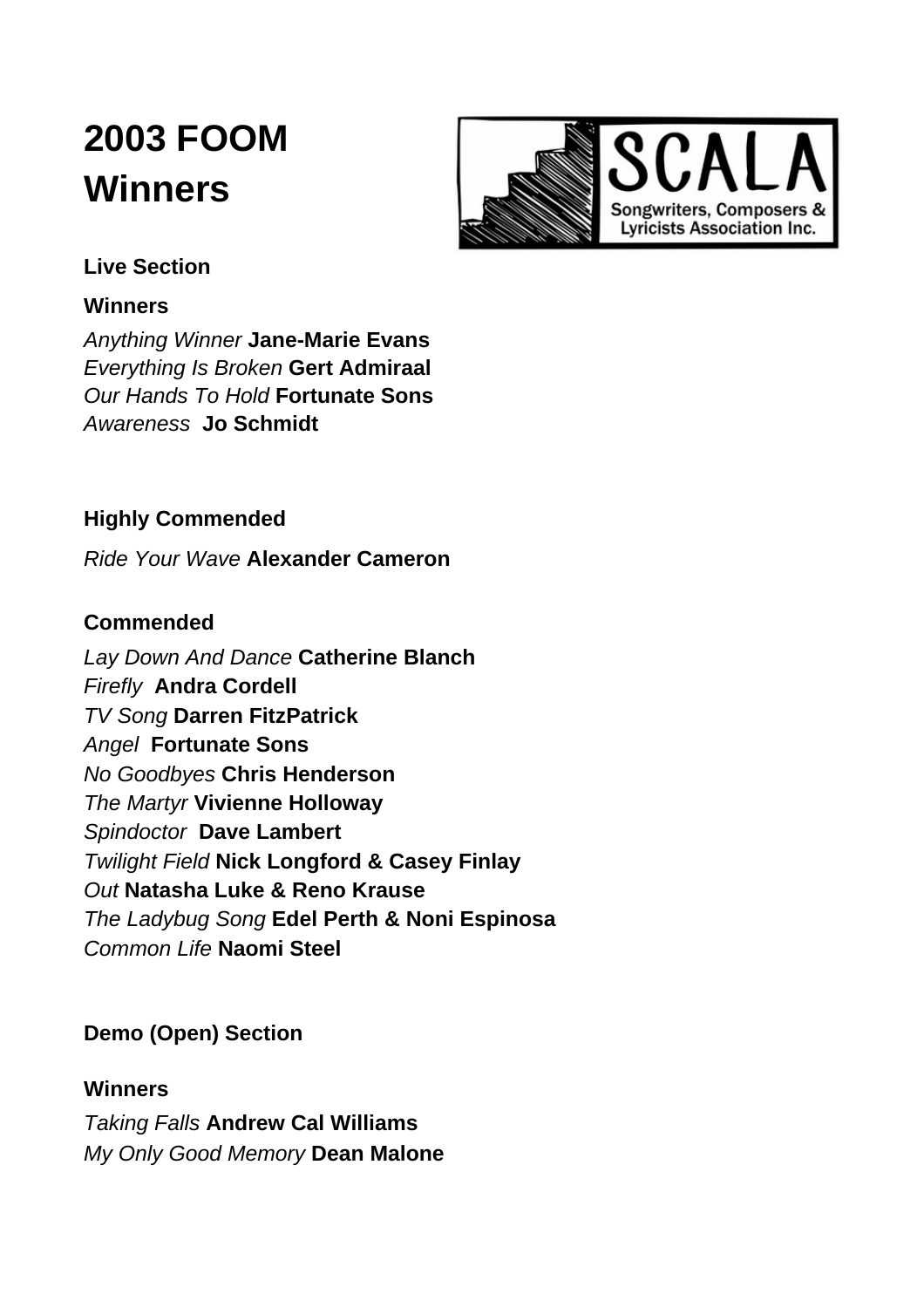# **Highly Commended**

*Here* **Kathy Gibbings** *Howling Man* **Tony McCall** *Fallin' Up To Love* **Kelvin Roy** *Time Traveller* **Gert Admiraal** *No Fights* **Fortunate Sons** *Once Bitten Twice Shy* **Sheila Lodola** *You'd Always Be Number One* **John Van De Giessen**

### **Commended**

*Heaven Knows* **Mick McLounan & Toni Labram**

# **Master Instrumental Winner**

*Never Learn* **Mark Taylor**

# **Highly Commended** *Abbey On The Hill* **Karen Kang Algeri**

#### **Demo Instrumental**

#### **Winner**

*For Mary* **Rowan Goyns**